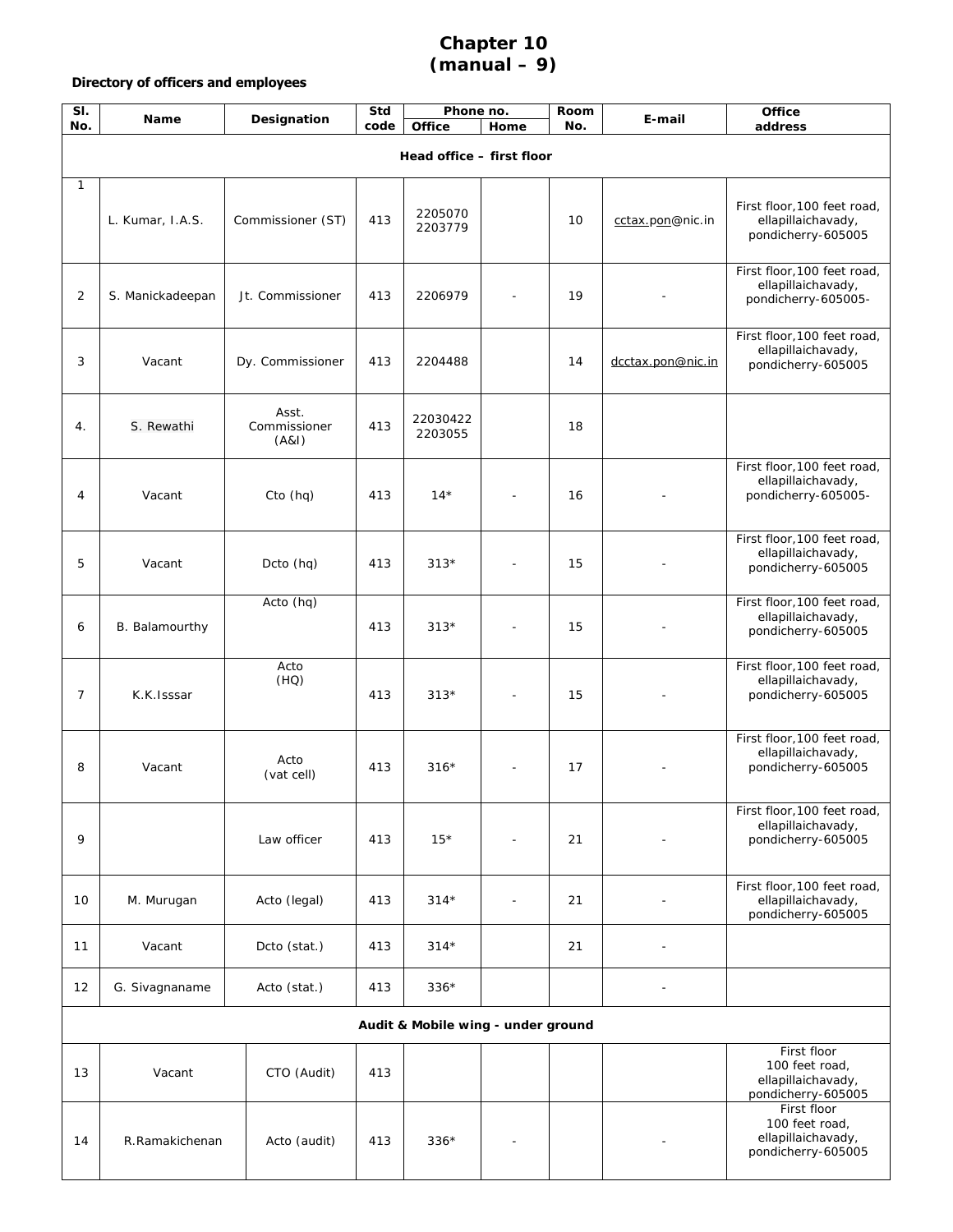| 15                               |                                  | Acto (mobile)                          | 413 | $337*$ |         |    |  | Ground floor,<br>100 feet road,<br>ellapillaichavady,<br>pondicherry-605005                |  |
|----------------------------------|----------------------------------|----------------------------------------|-----|--------|---------|----|--|--------------------------------------------------------------------------------------------|--|
| Registration cell - Ground Floor |                                  |                                        |     |        |         |    |  |                                                                                            |  |
| 16                               | E. Asma Bai                      | Cto                                    | 413 | $309*$ | 2204544 | 45 |  | Ground floor,<br>100 feet road,<br>ellapillaichavady,<br>pondicherry-605005                |  |
| 17                               |                                  | Acto                                   | 413 | $305*$ |         |    |  | Ground floor,<br>100 feet road,<br>ellapillaichavady,<br>pondicherry-605005                |  |
| AAC office - Third Floor         |                                  |                                        |     |        |         |    |  |                                                                                            |  |
| 18                               | V. Ilangovane                    | Appellate<br>Assistant<br>Commissioner | 413 | $13*$  | 2242516 | 43 |  | Third floor, 100 feet<br>road, ellapillaichavady,<br>pondicherry-<br>605005                |  |
| 19                               | J.Balamurugan                    | Acto (appeal)                          | 413 | $303*$ |         | 43 |  | Third floor, 100 feet<br>road, ellapillaichavady,<br>pondicherry-<br>605005                |  |
|                                  | Goods Division -I - Second Floor |                                        |     |        |         |    |  |                                                                                            |  |
| 20                               |                                  | Cto (i/c)                              | 413 | $21*$  |         | 31 |  | Room no.31, second<br>floor,<br>100 feet road,<br>ellapillaichavady,<br>pondicherry-605005 |  |
| 21                               |                                  | Dcto                                   | 413 | $319*$ |         | 28 |  | Room no.28, second<br>floor,<br>100 feetroad,<br>ellapillaichavady,<br>pondicherry-605005  |  |
| 22                               | V. Jayabarathi                   | Adcto                                  | 413 | $320*$ |         | 29 |  | Second floor, 100<br>feetroad,<br>ellapillaichavady,<br>Pondicherry-605005                 |  |
| 23                               | R.Sadees Kumar                   | <b>ACTO</b>                            | 413 |        |         |    |  | Second floor, 100 feet<br>road, ellapillaichavady,<br>Pondicherry-605005                   |  |
| 24                               | P. Sekar                         | Acto                                   | 413 | $321*$ |         | 30 |  | Second floor, 100 feet<br>road, ellapillaichavady,<br>Pondicherry-605005                   |  |
| 25                               | Sateesh Bassa                    | <b>ACTO</b>                            | 413 |        |         |    |  | Second floor, 100 feet<br>road, ellapillaichavady,<br>Pondicherry-605005                   |  |
| Goods Division - II              |                                  |                                        |     |        |         |    |  |                                                                                            |  |
| 26                               | S. Saravanakumar                 | Cto                                    | 413 | $22*$  |         | 24 |  | Second floor, 100 feet<br>road, ellapillaichavady,<br>Pondicherry-605005                   |  |
| 27                               |                                  | Dcto                                   | 413 | $323*$ |         | 26 |  | Second floor, 100 feet<br>road, ellapillaichavady,<br>Pondicherry-605005                   |  |
| 28                               | R. Ravichandran                  | Adcto                                  | 413 | $324*$ | 2223927 | 27 |  | Second floor, 100 feet<br>road, ellapillaichavady,<br>Pondicherry-605005                   |  |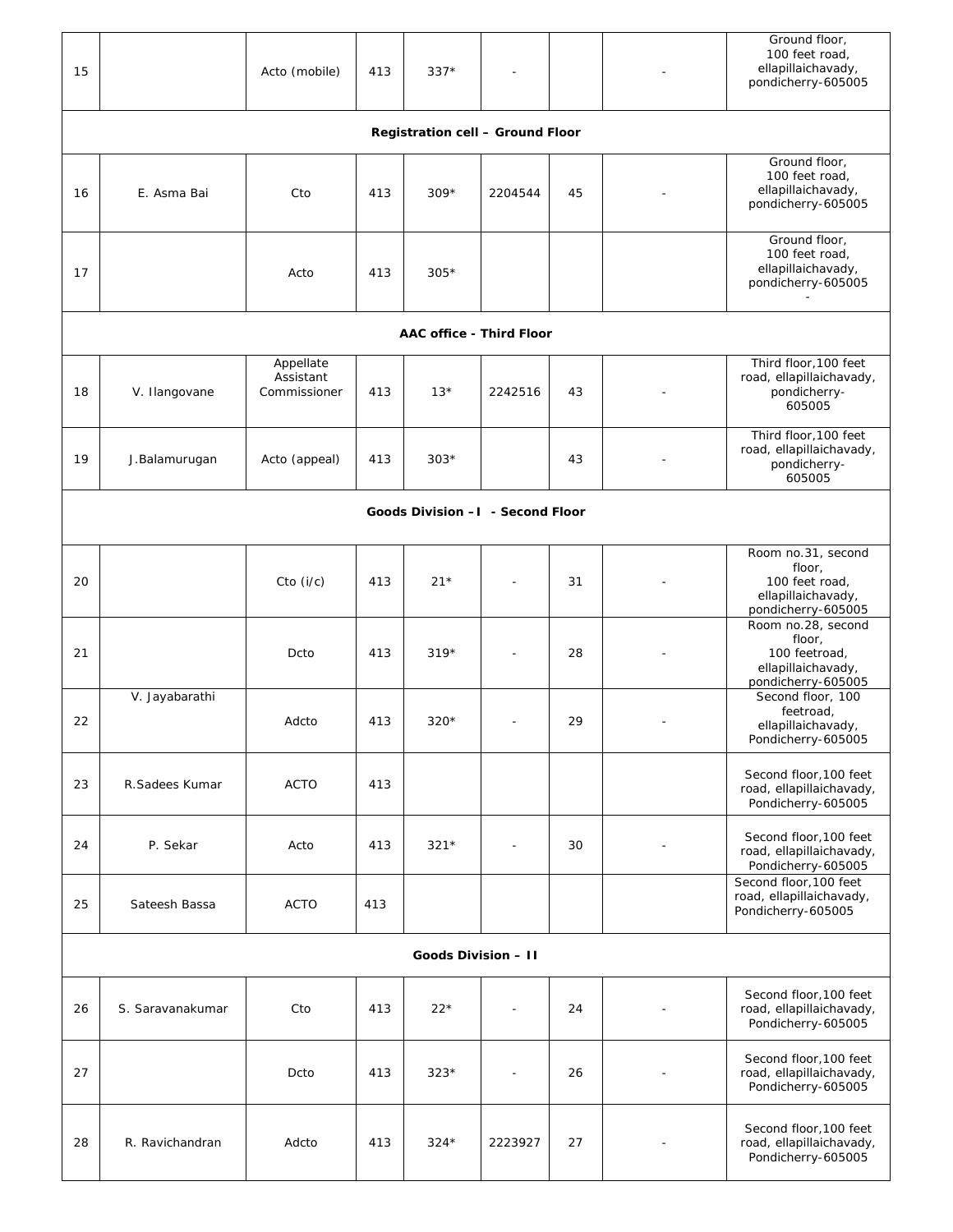| 29 | G. Govindaraj                       | Acto        | 413  | $325*$ | $\overline{\phantom{a}}$ | 25 |              | Second floor, 100 feet<br>road, ellapillaichavady,<br>Pondicherry-605005                                |  |  |  |
|----|-------------------------------------|-------------|------|--------|--------------------------|----|--------------|---------------------------------------------------------------------------------------------------------|--|--|--|
| 30 | S.Shyamala                          | <b>ACTO</b> | 413  | $325*$ |                          | 25 |              | Second floor, 100 feet<br>road, ellapillaichavady,<br>Pondicherry-605005                                |  |  |  |
| 31 | A. Umasankar                        | <b>ACTO</b> | 413  |        |                          |    |              | Second floor, 100 feet<br>road, ellapillaichavady,<br>Pondicherry-605005                                |  |  |  |
|    | Service Division - Third Floor      |             |      |        |                          |    |              |                                                                                                         |  |  |  |
| 31 | R. Devi<br>Rajalakshmy              | Cto         | 413  | $23*$  | 2204646                  | 40 |              | Third floor, 100 feet<br>road, ellapillaichavady,<br>pondicherry-<br>605005                             |  |  |  |
| 32 | P. Radjy                            | Dcto        | 413  | $328*$ | 2200252                  | 41 |              | Third floor, 100 feet<br>road, ellapillaichavady,<br>pondicherry-<br>605005                             |  |  |  |
| 33 | P. Pugazhendi                       | Adcto       | 413  | $329*$ | 2251561                  | 42 | $\mathbf{r}$ | Third floor, 100 feet<br>road, ellapillaichavady,<br>pondicherry-<br>605005                             |  |  |  |
| 34 | V. Punithavally                     | Acto        | 413  | $330*$ |                          | 34 |              | Third floor, 100 feet<br>road, ellapillaichavady,<br>pondicherry-<br>605005                             |  |  |  |
| 35 | S.Alex Pondy                        | Acto        | 413  | $330*$ |                          | 34 |              | Third floor, 100 feet<br>road, ellapillaichavady,<br>pondicherry-<br>605005                             |  |  |  |
|    |                                     |             |      |        | Goods Division-III/IAC   |    |              |                                                                                                         |  |  |  |
| 36 | P. Devarajan                        | Cto-i       | 413  | $25*$  |                          | 37 |              | Third floor, 100 feet<br>road, ellapillaichavady,<br>pondicherry-<br>605005                             |  |  |  |
| 37 |                                     | Dcto        | 413  | $332*$ |                          | 34 |              | Third floor, 100 feet<br>road, ellapillaichavady,<br>pondicherry-<br>605005                             |  |  |  |
| 38 | K. Ramakrishnan                     | Adcto       | 413  | $333*$ |                          | 39 |              | Third floor, 100 feet<br>road, ellapillaichavady,<br>pondicherry-605005                                 |  |  |  |
| 39 | T. Balamourougan                    | Acto        | 413  | $334*$ |                          | 38 |              | Third floor, 100 feet<br>road, ellapillaichavady,<br>pondicherry-<br>605005                             |  |  |  |
| 40 | S. Kamalaveny                       | Acto        | 413  | $334*$ |                          | 38 |              | Third floor, 100 feet<br>road, ellapillaichavady,<br>pondicherry-<br>605005                             |  |  |  |
|    | Goods & Service Division - Karaikal |             |      |        |                          |    |              |                                                                                                         |  |  |  |
| 41 | Kaviavarman maginot                 | Cto         | 4368 | 222582 |                          |    |              | First floor,<br>perunthalaivar<br>Kamarajar<br>administrative<br>complex, madhagadi,<br>karaikal-609602 |  |  |  |